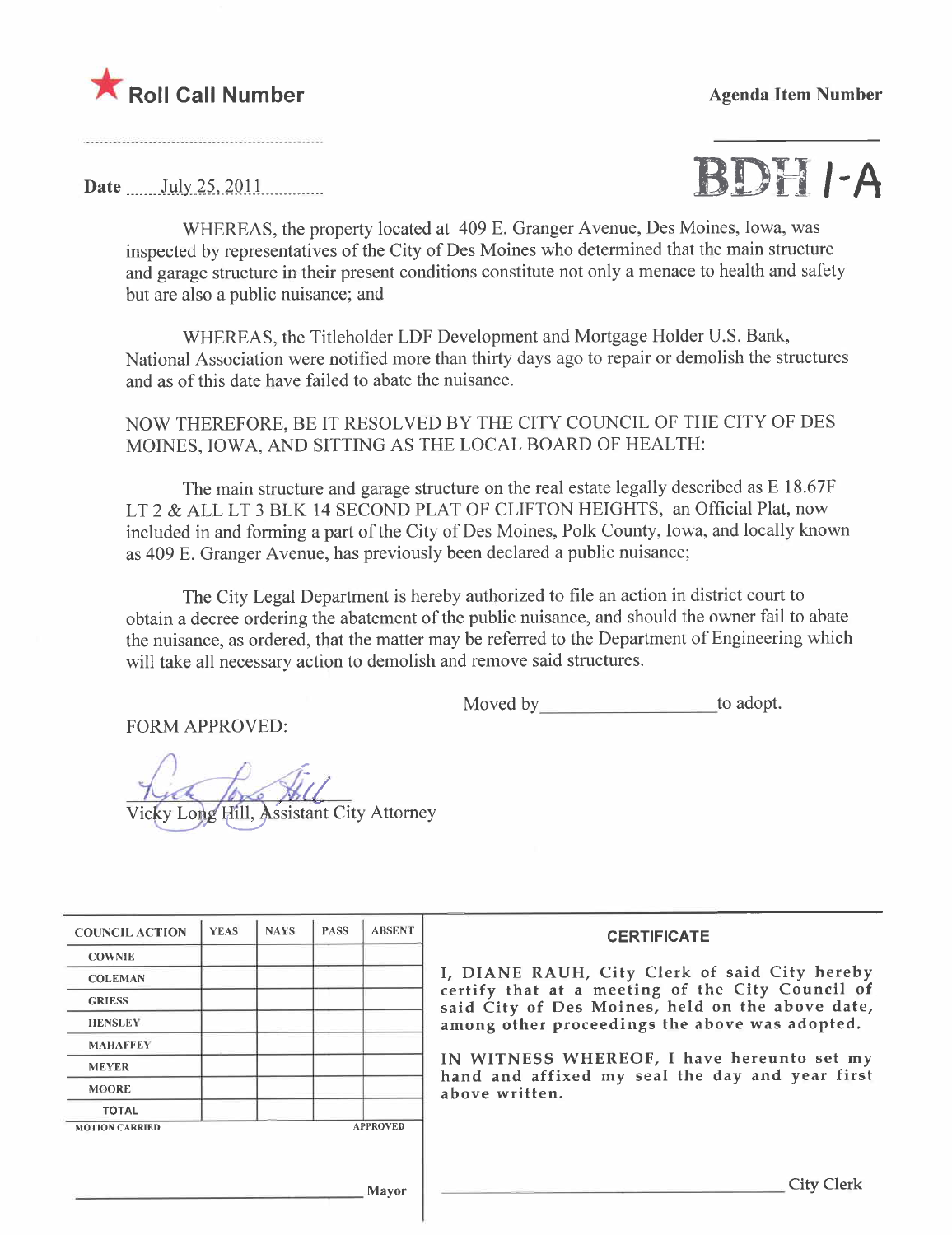

## PUBLIC NUISANCE NOTICE OF INSPECTION NEIGHBORHOOD INSPECTION DIVISION COMMUNITY DEVELOPMENT DEPARTMENT COMMUNITY DEVELOPMENT DEPARTMENT **DEPARTMENT DEPARTMENT**



| DATE OF NOTICE: May 23, 2011 |                   | <b>DATE OF INSPECTION:</b>                                     | April 18, 2011 |
|------------------------------|-------------------|----------------------------------------------------------------|----------------|
| <b>CASE NUMBER:</b>          | COD2011-02704     |                                                                |                |
| <b>PROPERTY ADDRESS:</b>     | 409 E GRANGER AVE |                                                                |                |
| <b>LEGAL DESCRIPTION:</b>    |                   | E 18.67F LT 2 & ALL LT 3 BLK 14 SECOND PLAT OF CLIFTON HEIGHTS |                |

LANE ALLEN ANDERSON D/B/A LDF DEVELOPMENT Title Holder 1527 2ND AVE SW ALTOONA IA 50009

U.S. BANK NATIONAL ASSOCIATION Mortgage Holder CT CORP. SYS. REG. AGENT 500 EAST COURT AVENUE DES MOINES IA 50309

An inspection of the referenced property was conducted for its conformance to the Municipal Code of the City of Des Moines. It has been determined from that inspection that the dwelling currently constitutes not only a menace to health and safety, but is also a public nuisance. Accordingly, the dwelling wil be placarded as unfit for human habitation pursuant to the Municipal Code of the City of Des Moines and the Code of Iowa.

If not occupied at the present time, the dwelling is to remain vacant and unoccupied until occupancy is authorized by this office. If the dwelling is occupied, it must be vacated immediately. If procedures to vacate the premises are not undertaken immediately upon receipt of this notice, and in no case later than seven (7) days, the Ci are not undertaken immediately upon receipt of this notice, and in no case later than several  $\mathcal{O}_1$  days, the  $\mathcal{O}_2$ issue a Municipal Infraction in accordance with Section 60-304 and 60-306 pursuant to the Municipal code of the City of Des Moines. Additionally, if the property had a Certificate of Inspection, it is hereby revoked.

Attached is a listing of the violations existing on the date of the inspection and a recommendation as to the remedial action required to correct such violations. Failure to correct these violations will result in legal action. The violations noted must be corrected within 30 days from the date of this notice. The violations noted must be corrected within 30 days from the date of this notice. Failure to correct these violations will result in a request to the City Council, sitting as the board of Health, to approve legal action. As a result of this public nuisance action there wil be costs incurred by the City. Costs will be billed out when the nuisance has been abated. Failure to pay the costs will result in collection by assessment to the property or personal judgment.

# ALL ELECTRICAL, MECHANICAL, PLUMBING, AND STRUCTURAL COMPONETS IN NEED OF REPLACEMENT OR REPAIR, ARE TO BE BROUGHT TO MINIMUM CODE REQUIREMENTS WITH NECESSARY PERMITS AS REQUIRED TO MEET CITY CODES.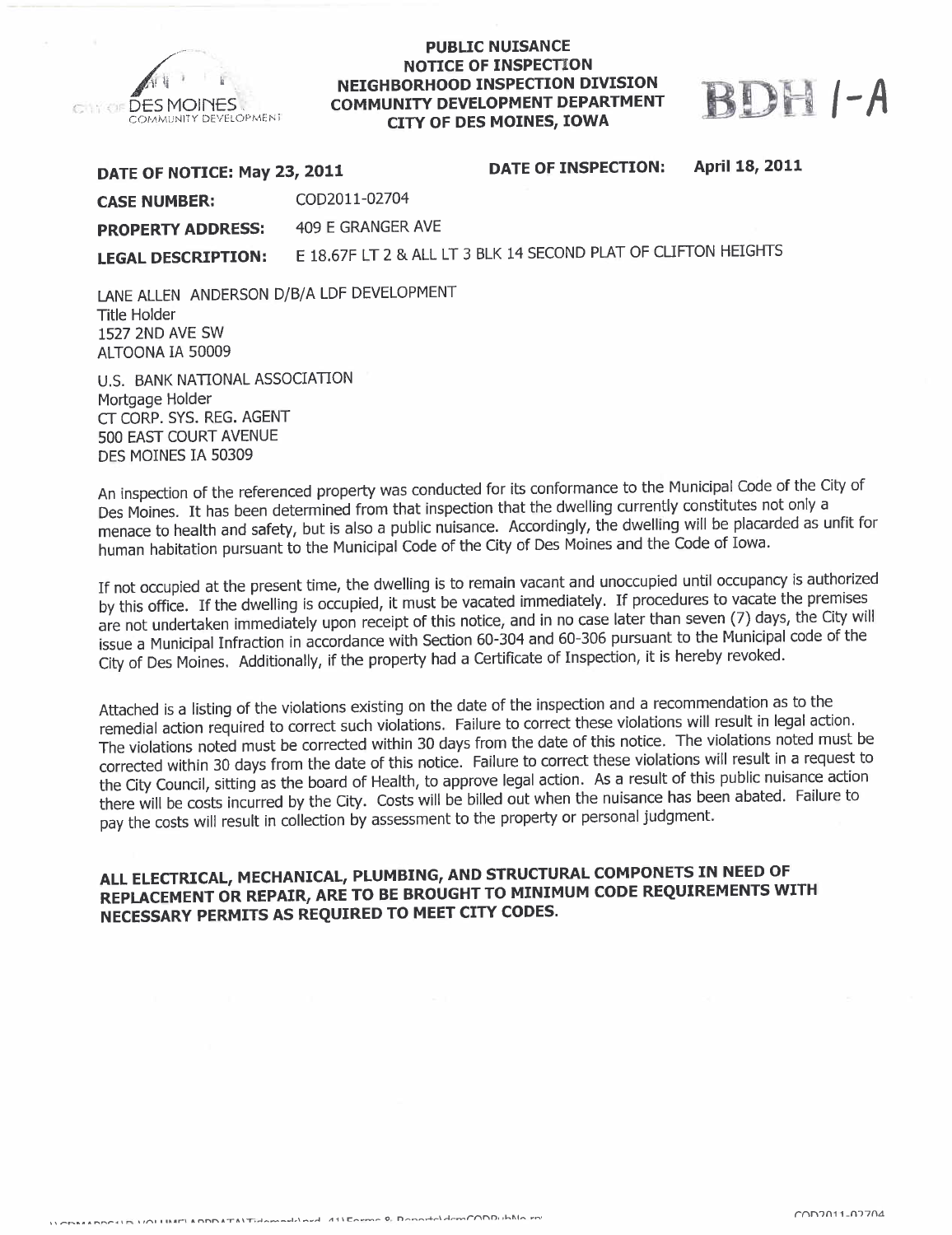Appropriate building permits may be required for those violations noted in the "Special Requirements" section on the notice. Should you have questions regarding permits, contact the Permit and Development Center at 283-4200. All work performed by a contractor or you must be completed in a workmanlike manner. If you plan to renovate the structure and it has been vacant for a period in excess of one year, there may be zoning issues, which will affect the proposed use of the structure and/or real estate. Please contact the Development Zoning which will affect the proposed use of the structure and/or the structure and/or the real estate is prior to Division at  $283-4207$  to determine what the legal use for the structure and/or the real estate is prior to  $\frac{1}{2}$ commencement of any renovation.

If you believe the building is beyond repair and decide to remove it, all debris must be removed from the property and the basement excavation if any, filled in the manner required by the City. You are encouraged to arrang this demolition yourself; however a demolition permit must be obtained from the Building Department. In the this demolition yourself; nowever a demolition permit must be obtained which you have in the Building the City to do so event you are unable to arrange for demolition, you may sign a waiver voluntarily and wall all the City of the City of the City of the City of the City of the City of the City of the City of the City of the City of the Cit However, the city may take a personal judgment against you for the costs of removaL.

If you no longer own the property, notify us in writing of the name, dualess, and telephone number of the new owner. A copy of the real estate contract or deed, if it has not been recorded at the County Recorder's Office, shall likewise be furnished to the Neighborhood Inspection Division.

Should you have any questions, feel free to call. I can usually be reached between 8:00am and 9:00am, Monday

through Friday Jon Raleigh  $(515)$  237-14

Nid Inspector DATE MAILED: 5/23/2011 MAILED BY: TSY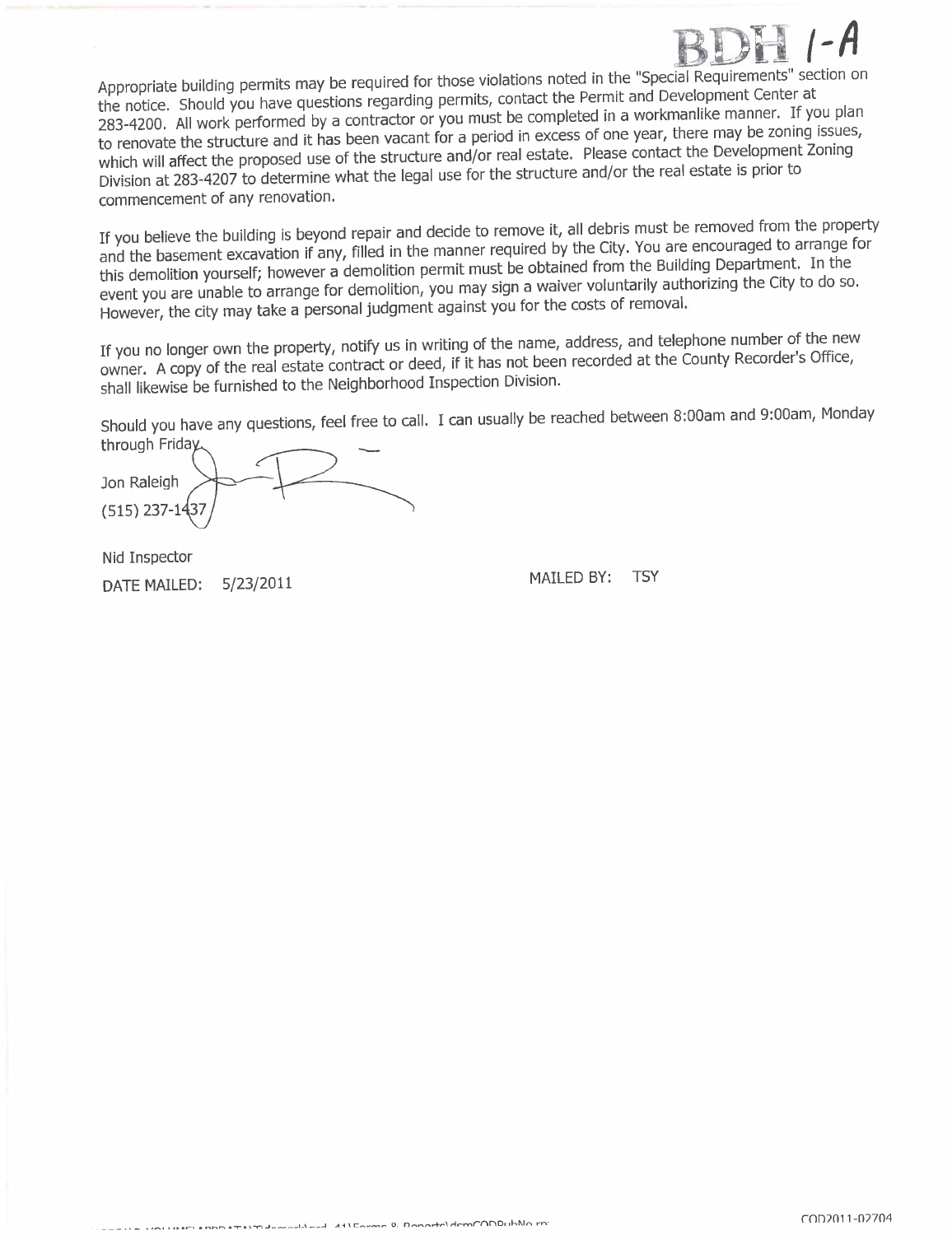# BDH I-A

|                                   | Areas that need attention: 403 E Group List Av                              |           |                   |
|-----------------------------------|-----------------------------------------------------------------------------|-----------|-------------------|
| Component:<br><b>Requirement:</b> | Windows/Window Frames                                                       | Defect:   | In poor repair    |
|                                   |                                                                             | Location: |                   |
| <b>Comments:</b>                  |                                                                             |           |                   |
|                                   |                                                                             |           |                   |
|                                   |                                                                             | Defect:   | In poor repair    |
| Component:                        | Soffit/Facia/Trim                                                           |           |                   |
| Requirement:                      |                                                                             | Location: |                   |
| <b>Comments:</b>                  |                                                                             |           |                   |
|                                   |                                                                             |           |                   |
|                                   |                                                                             |           |                   |
| Component:                        | Roof<br><b>Building Permit</b>                                              | Defect:   | Major sagging     |
| <b>Requirement:</b>               |                                                                             | Location: |                   |
| Comments:                         |                                                                             |           |                   |
|                                   |                                                                             |           |                   |
|                                   |                                                                             |           |                   |
| Component:                        | Roof                                                                        | Defect:   | Not Weather Tight |
| Requirement:                      |                                                                             | Location: |                   |
| Comments:                         |                                                                             |           |                   |
|                                   |                                                                             |           |                   |
|                                   |                                                                             |           |                   |
| Component:                        | <b>Accessory Buildings</b>                                                  | Defect:   | See Comments      |
| <b>Requirement:</b>               |                                                                             | Location: |                   |
| <b>Comments:</b>                  | Accessory structures (garage) may not remain in accordance with City of Des |           |                   |
|                                   | Moines Zoning Regulations.                                                  |           |                   |
|                                   |                                                                             |           |                   |
| Component:                        |                                                                             | Defect:   | See Comments      |
| <b>Requirement:</b>               |                                                                             | Location: |                   |
| <b>Comments:</b>                  |                                                                             |           |                   |
|                                   | Interior may contain additional violations.                                 |           |                   |
|                                   |                                                                             |           |                   |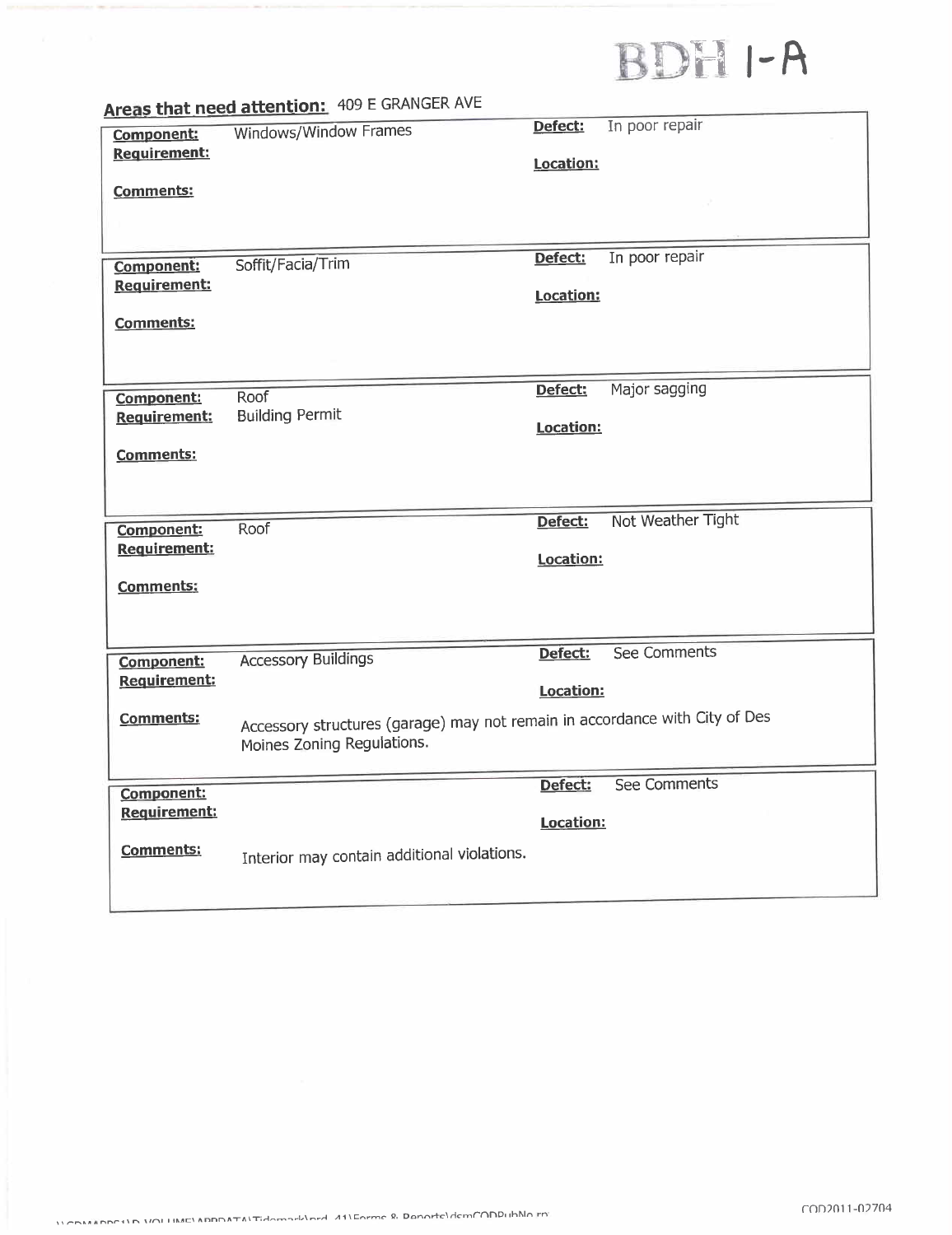Polk/Des Moines Assessor - 020/00594-000-000 Listing



## **POIK COUNTY Assessor Retreat**

[Home ] [ General Query ] [ Legal Query ] [ HomeOwner Query ] [ Book/Page Query ] [ Commercial Query ] [ Res Sales Query ] [ Comm Sales Query ] [ Help ]

| <b>District/Parcel</b>  | GeoParcel                                                      |                           | Map Nbhd                   | <b>Jurisdiction</b>    | <b>Status</b> |  |  |  |
|-------------------------|----------------------------------------------------------------|---------------------------|----------------------------|------------------------|---------------|--|--|--|
| $020/00594 - 000 - 000$ | 7824-10-379-002                                                |                           |                            | 0573 DM23/Z DES MOINES |               |  |  |  |
| <b>School District</b>  | <b>Tax Increment Finance District Bond/Fire/Sewer/Cemetery</b> |                           |                            |                        |               |  |  |  |
| 1/Des Moines            |                                                                |                           |                            |                        |               |  |  |  |
| <b>Street Address</b>   |                                                                | <b>City State Zipcode</b> |                            |                        |               |  |  |  |
| 409 E GRANGER AVE       |                                                                |                           | <b>DES MOINES IA 50315</b> |                        |               |  |  |  |





Approximate date of photo 03/24/2003

# **Mailing Address**

**LDF DEVELOPMENT 409 E GRANGER AVE** DES MOINES, IA 50315

# **Legal Description**

E 18.67F LT 2 & ALL LT 3 BLK 14 SECOND PLAT OF CLIFTON HEIGHTS

| Ownership         | <b>Name</b>                 |             |                                                                    | <b>Book/Page</b> |      | <b>RevStamps</b>       |  |
|-------------------|-----------------------------|-------------|--------------------------------------------------------------------|------------------|------|------------------------|--|
| Title Holder #1   | <b>LDF DEVELOPMENT</b>      |             | 2007-06-14                                                         | 12239/80         |      | 31.20                  |  |
| <b>Assessment</b> | <b>Class</b>                | Kind        | Land                                                               | <b>Bldg</b>      | AgBd | <b>Total</b>           |  |
| Current           | Residential                 | <b>Full</b> | 12,500                                                             | 25,400           |      | 37,900<br>0            |  |
|                   | Market Adjusted Cost Report |             | Assessment Roll Notice Estimate Taxes<br>Tax Information Pay Taxes |                  |      | Polk County Treasurer  |  |
| Zoning            | <b>Description</b>          |             |                                                                    | SF               |      | <b>Assessor Zoning</b> |  |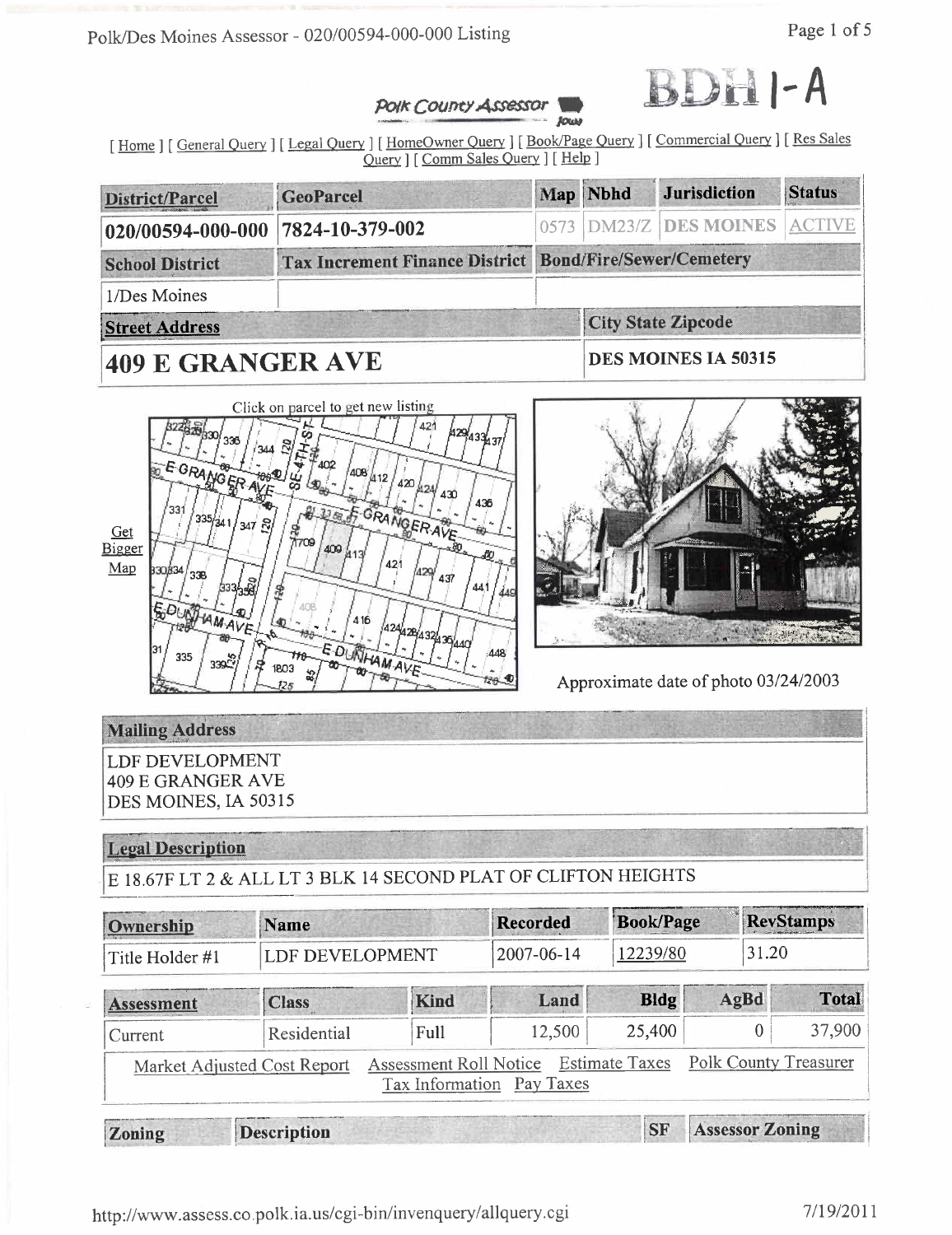| One Family, Low Density Residential District<br>$R1-60$ |                                                                                                                           | Residential |
|---------------------------------------------------------|---------------------------------------------------------------------------------------------------------------------------|-------------|
| $ \ast$ Condition                                       | Docket no $14361$                                                                                                         |             |
|                                                         | Source: City of Des Moines Community Development Published: 2011-05-25 Contact: Planning and<br>Urban Design 515 283-4200 |             |

| Land                         |  |                |  |                         |          |
|------------------------------|--|----------------|--|-------------------------|----------|
| <b>SQUARE</b><br><b>FEET</b> |  | 7,055 FRONTAGE |  | 58.0 DEPTH              | 120.0    |
| <b>ACRES</b>                 |  | 0.162 SHAPE    |  | RC/Rectangle TOPOGRAPHY | N/Normal |

| Residence #1                  |                     |                              |                                      |                             |                     |  |
|-------------------------------|---------------------|------------------------------|--------------------------------------|-----------------------------|---------------------|--|
| <b>OCCUPANCY</b>              | SF/Single<br>Family | <b>RESID TYPE</b>            | FA/1 Story<br>with Finished<br>Attic | <b>BLDG</b><br><b>STYLE</b> | <b>BG/Bungalow</b>  |  |
| YEAR BUILT                    | 1910                | #FAMILIES                    |                                      | <b>GRADE</b>                | 5                   |  |
| <b>GRADE</b><br><b>ADJUST</b> | $+05$               | <b>CONDITION</b>             | PR/Poor                              | <b>TSFLA</b>                | 1,036               |  |
| <b>MAINLV</b><br><b>AREA</b>  |                     | 836 ATTIC FINISH             | <b>200</b>                           | <b>BSMT AREA</b>            | 812                 |  |
| <b>ENCL</b><br><b>PORCH</b>   | 210                 | <b>FOUNDATION</b>            | <b>B/Brick</b>                       | <b>EXT WALL</b><br>TYP      | AS/Asbestos         |  |
| <b>ROOF TYPE</b>              | GB/Gable            | <b>ROOF</b><br><b>MATERL</b> | A/Asphalt<br>Shingle                 | <b>HEATING</b>              | A/Gas Forced<br>Air |  |
| <b>AIR COND</b>               | $\mathbf{0}$        | <b>BATHROOMS</b>             |                                      | <b>BEDROOMS</b>             |                     |  |
| <b>ROOMS</b>                  | 6                   |                              |                                      |                             |                     |  |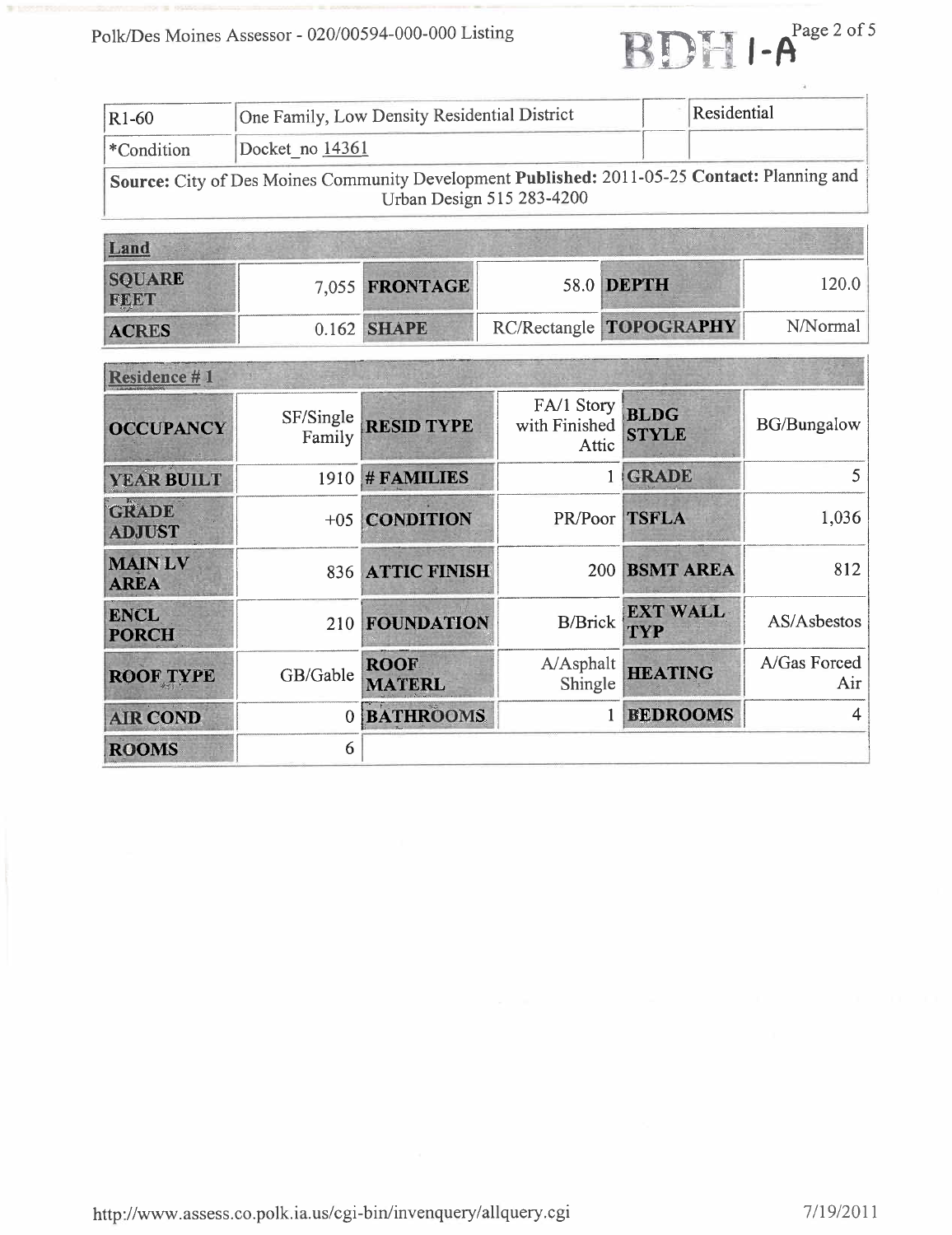

| Detached #101    |             |             |                               |              |
|------------------|-------------|-------------|-------------------------------|--------------|
| <b>OCCUPANCY</b> | CPT/Carport | CONSTR      | FR/Frame MEASCODE             | D/Dimensions |
| <b>MEASURE1</b>  |             | 13 MEASURE2 | <b>STORY</b><br><b>HEIGHT</b> |              |
| <b>GRADE</b>     |             | YEAR BUILT  | 1960 CONDITION                | PR/Poor      |

| Detached $#102$  |                   |                     |                               |              |
|------------------|-------------------|---------------------|-------------------------------|--------------|
| <b>OCCUPANCY</b> | GAR/Garage CONSTR |                     | FR/Frame MEASCODE             | D/Dimensions |
| <b>MEASURE1</b>  |                   | 15 MEASURE2         | <b>STORY</b><br><b>HEIGHT</b> |              |
| <b>GRADE</b>     |                   | <b>5 YEAR BUILT</b> | 1951 CONDITION                | PR/Poor      |